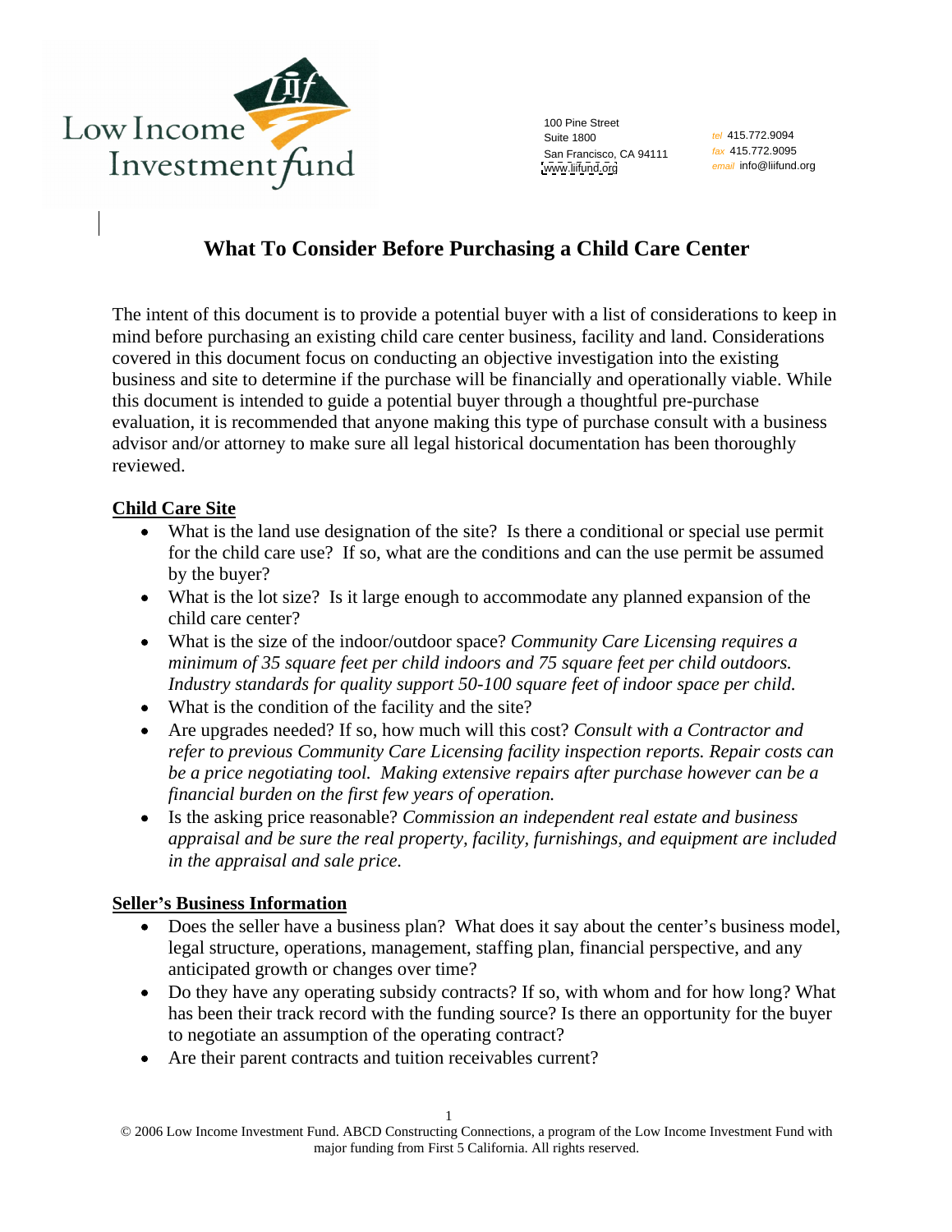## **Transition Plan**

- Is the seller willing to transfer the business over to the buyer? *This is typically easier with licensing than closing the business and opening it up again.*
- Does the seller expect children to leave this center for another one when sold? If not, is the seller willing to help with transitioning the children after the sale?<br>• Assuming the children will stay with the center, how will parent contracts be assumed
- and will tuition fees be renegotiated? *Continuing services to the same families can be beneficial for children and parents and support on going cash flow for the business.*
- Is staff willing to stay during and after the purchase? If so, are there staff contracts and salary/benefits that need to be renegotiated?

## **Market Demand**

- What is the current capacity?
- What is the current enrollment?
- $\bullet$  Is there a waiting list and if so how is it managed (i.e. waitlist fee, frequency of updates)
- What has been the monthly vacancy rate for the last three years?
- What is the market area from which the center draws its enrollment?
- What age groups does the center serve?
- What is the market demand currently and projected at least 5 years out for the target market? *Note: market = families in target area and age of children*
- How many family child care homes and centers are within the target area serving the same age group? *This will indicate the amount of potential child care competition. Contact the local Resource and Referral agency.*
- What is the demand for child care for the age group to be served within the target area?
- How well does the buyer understand the market and the community economy, development, population, etc.?

## **Track Record**

- How long has the center been in existence?
- Why is the child care center being sold?
- What has been the operator's licensing track record? Do they have any complaints or ones that have been substantiated? *Contact Community Care Licensing and ask to review the public information in the facility file.*
- What has been the financial track record of the center? *Ask for audit financial records or tax records for the last 3-5 years.*
- What is the center's reputation within the community? *Contact the local Resource and Referral agency and Local Planning Council to ask about the center.*